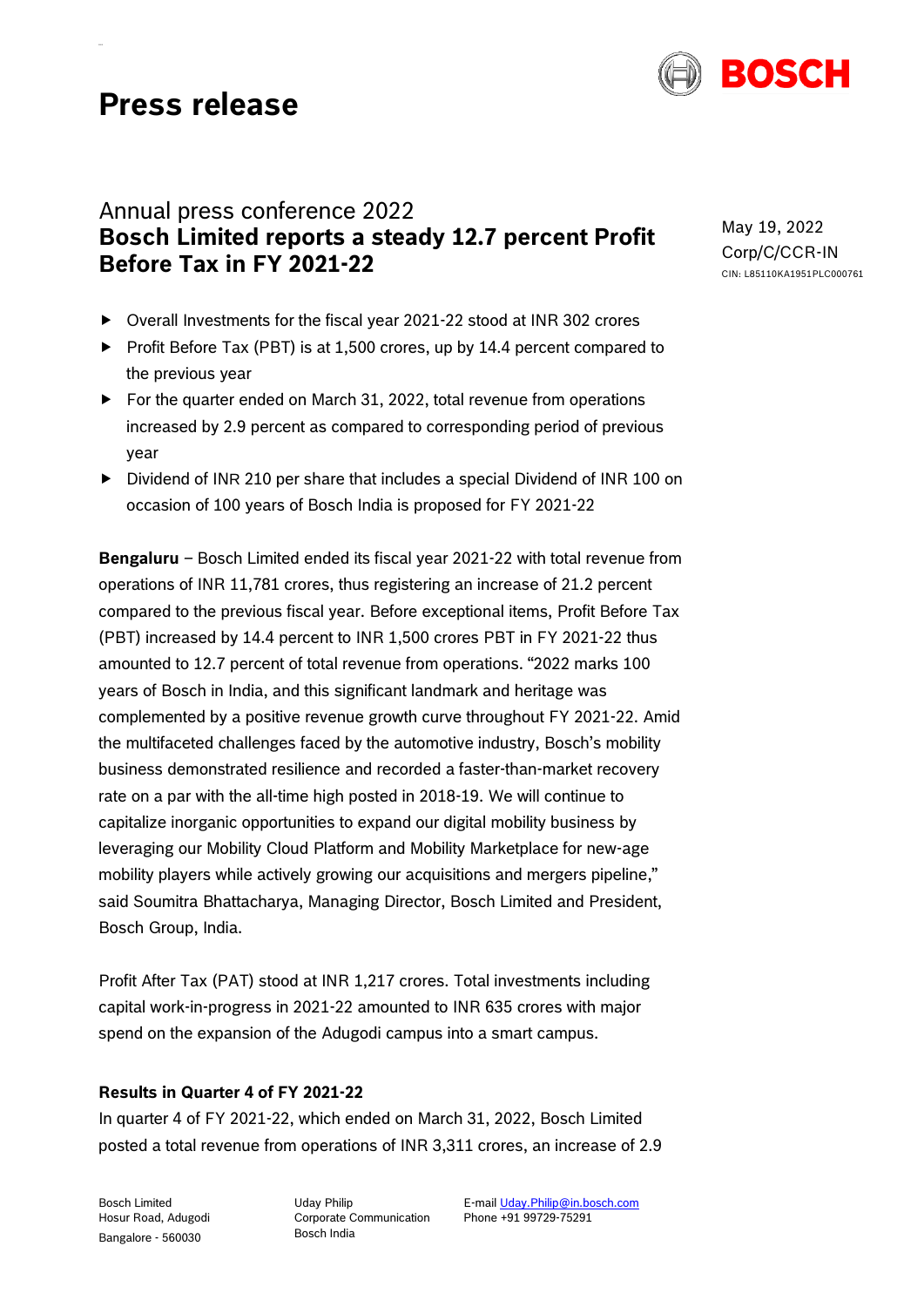percent compared to the corresponding quarter in 2021. PBT for the current quarter stood at INR 432 crores, a 32.6 percent decrease over the same period of the previous year.

"We acknowledge and appreciate the various initiatives like PLI and scrappage policy implemented by the Government of India towards supporting the auto industry. It is vital to create a clear roadmap to support the industry to further invest and create a stable environment. While these policies have provided an impetus for the auto sector to accelerate growth, the constant changes in regulations have caused challenges for the industry in working towards achieving the set targets. It is imperative for the Government of India and the mobility ecosystem to align their vision and insights, and take steps in the direction of streamlining the auto industry's future." Bhattacharya added.

Total product revenue of Bosch Limited's Mobility Solutions business sector decreased by a marginal 0.8 percent in the quarter ending on March 31, 2022. The total product revenue of business beyond the Mobility Solutions sector increased by 30.5 percent, with the Consumer Goods business sector increasing by 28.4 percent. This is mainly on account of increased e-commerce sales, increased demand for entry-level tools, and network expansion.

### **Business development in FY 2021-22**

Bosch Limited's Mobility Solutions business sector increased product sales by 22.6 percent in fiscal 2021-22, primarily on account of strategic changes in supply chain, higher order fulfilment and a low base in FY 2020-21. Domestic sales increased by 22.2 percent. Within the Mobility Solutions business sector, the Powertrain Solutions division in India registered an increase of 21.1 percent and the Automotive Aftermarket division increased by 26.5 percent. Business beyond the Mobility Solutions sector recorded an increase in sales of 31.6 percent. The Board of Directors recommended a dividend of INR 110 per share for this twelve-month period. Additionally, to commemorate the centenary celebration of Bosch India, a special Dividend of INR 100 per share has been proposed. The overall Dividend payout for FY21-22 is proposed at INR 210 per share.

### **Bosch Limited: Outlook for fiscal year 2022-23**

Speaking about the outlook for the upcoming fiscal year, Bhattacharya commented: "Bosch Limited is investing in hydrogen-based technologies – both for mobility and stationary applications. We are in discussion with customers and partners in India to bring advanced hydrogen-based powertrain and fuel-cell technologies to the market. With electromobility set to go mainstream, Bosch has taken the first step towards introducing low-carbon transportation and aiding the

Bosch Limited Hosur Road, Adugodi Bangalore - 560030

Uday Philip Corporate Communication Bosch India

E-mai[l Uday.Philip@in.bosch.com](mailto:Uday.Philip@in.bosch.com) Phone +91 99729-75291 Page 2 of 4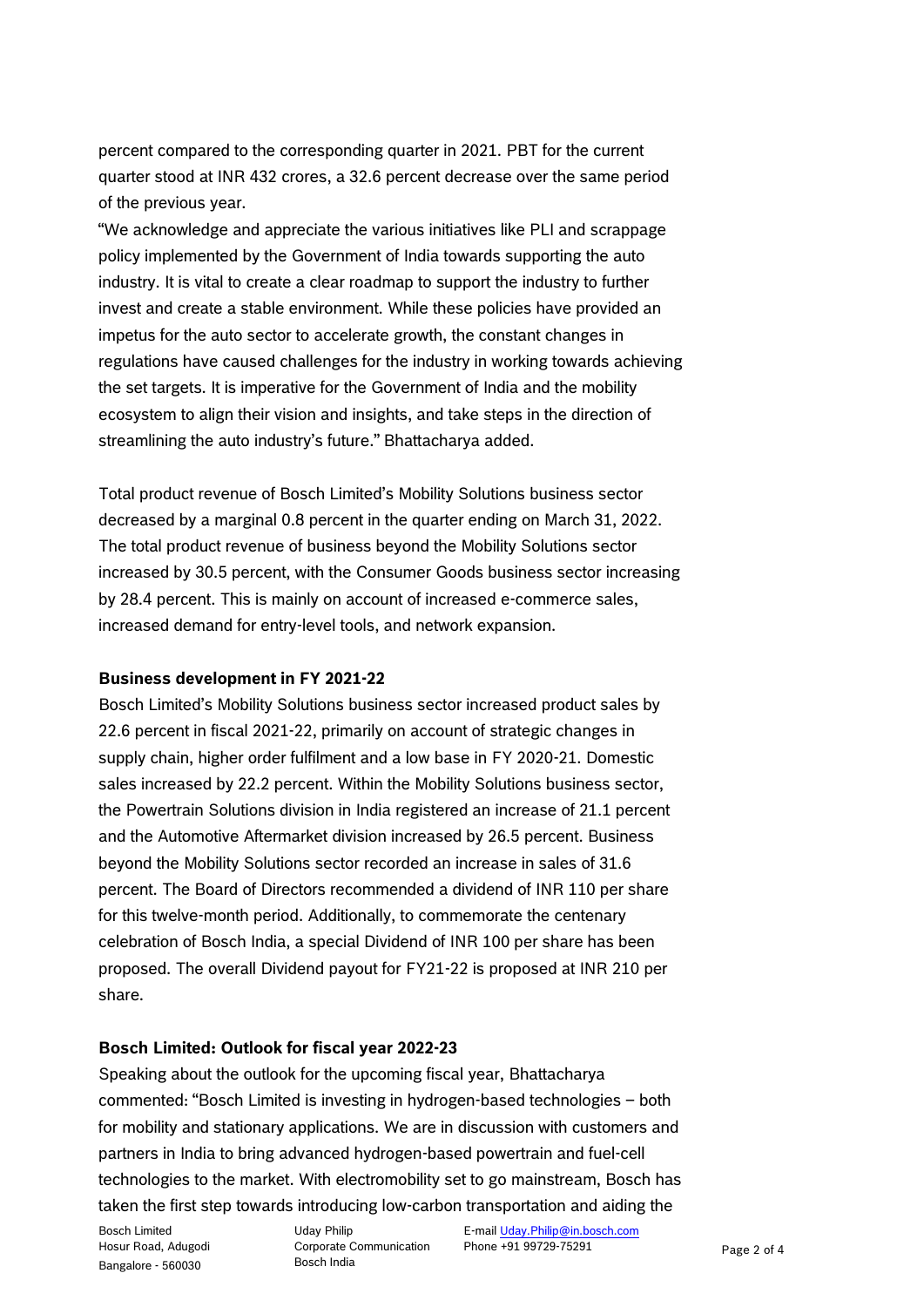construction of a sustainable and carbon-neutral mobility ecosystem in India. Having turned carbon neutral (scopes 1 and 2) globally in 2020, Bosch will continue to shape climate actions beyond its immediate sphere of influence and systematically induce a 15 percent reduction in upstream and downstream emissions (scope 3) by 2030."

### **Bosch Group: outlook for 2022 and strategic course**

In 2021, the Bosch Group achieved significant growth in sales and result despite a difficult environment. In the first quarter of 2022, the sales revenue of the supplier of technology and services rose 5.2 percent. For the year as a whole, Bosch expects sales to grow more than 6 percent, and to achieve an EBIT margin in the range of 3 to 4 percent – and this despite the likelihood of considerable burdens, especially due to rising costs for energy, raw materials, and logistics. "The successful outcome of the 2021 business year bolsters our confidence as we tackle the challenging environment of the current year," said [Dr. Stefan Hartung,](https://www.bosch-presse.de/pressportal/de/en/dr-stefan-hartung-43341.html) chairman of the board of management of Robert Bosch GmbH. One of the considerable uncertainties is the war in Ukraine and all its implications. In his view, the current situation highlights the pressure on policymakers and society to become less dependent on fossil fuels and to vigorously pursue the development of new sources of energy. For this reason, he said, the Bosch Group is systematically continuing its efforts to mitigate global warming, despite the challenging economic environment. In addition, Hartung announced Bosch will be investing some three billion euros over three years in climate-neutral technology such as electrification and hydrogen.

He believes electrification is the fastest route to climate neutrality, provided it is based on green electricity. That is why Bosch is driving [sustainable mobility](https://www.bosch-presse.de/pressportal/de/de/iaa-mobility-klimaschonende-loesungen-fuer-alle-arten-der-mobilitaet-%E2%80%93-bosch-setzt-mit-elektromobilitaet-mehr-als-eine-milliarde-euro-um-232640.html) forward: in 2021, the company's orders relating to electromobility exceeded ten billion euros for the first time.

But Hartung also stressed that hydrogen is needed as well. "Industrial policy should focus on making all sectors of the economy hydrogen-ready," he said. In the interest of effective climate action, Bosch is also entering the components business for hydrogen electrolysis. The company plans to invest nearly 500 million euros in this new [area of business](https://www.bosch-presse.de/pressportal/de/de/neues-geschaeftsfeld-bosch-steigt-in-komponenten-entwicklung-fuer-die-wasserstoff-elektrolyse-ein-240065.html) by the end of the decade, half of it by the time of market launch, which is planned for 2025. At the same time, the Bosch chairman announced that, over the next three years, the company will be investing another ten billion euros in digitally transforming its business. "Digitalization also has a special role to play in sustainability – and our solutions start from this premise," Hartung said. This year alone, moreover, Bosch plans to take on 10,000 new software engineers worldwide.

Bosch Limited Hosur Road, Adugodi Bangalore - 560030

Uday Philip Corporate Communication Bosch India

E-mai[l Uday.Philip@in.bosch.com](mailto:Uday.Philip@in.bosch.com) Phone +91 99729-75291 Page 3 of 4